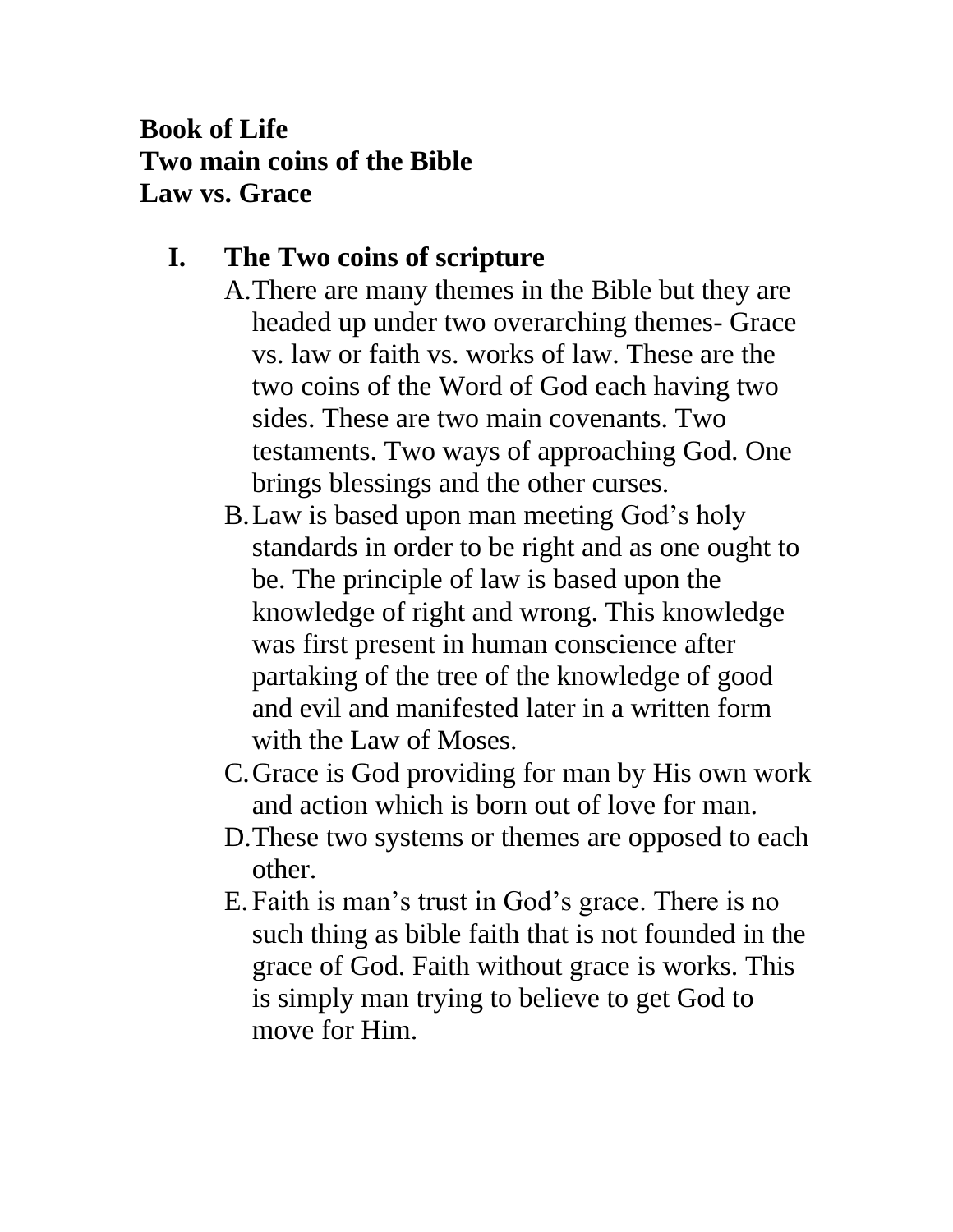- F. Works of law are man's efforts to perform the known will of God in order to be right or obtain from God.
- G.Faith and works of the law are direct opposites.
- H.You can follow these themes throughout the Bible.
- I. I am going to boil down these four themes into two principles- Righteousness by faith, and righteousness by works.
- J. Righteous means to be just as one ought to be.

## **II. Dispensations**

- A.Seven dispensations
- B.Dispensation- means house rule
- C.First- Innocence- Before the fall
- D.Second- Conscience- From fall to flood
- E.Third- Human Government- from flood to Law
- F. Fourth- Law- From Mt. Sinai to Day of Pentacost
- G.Fifth- Grace- Day of Pentacost to rapture
- H.Sixth- Tribulation- Seven years completing the fourth dispensation
- I. Seventh- Millennium- 1,000 reign of Christ
- J. An eight would be the ages of ages- eternity

### **III. Righteousness in Genesis**

- A.God placed two trees in the Garden of Eden-Gen. 2:9
	- 1. Tree of the knowledge of good and evil-All the other trees God caused to spring up. The trees of life and knowledge of good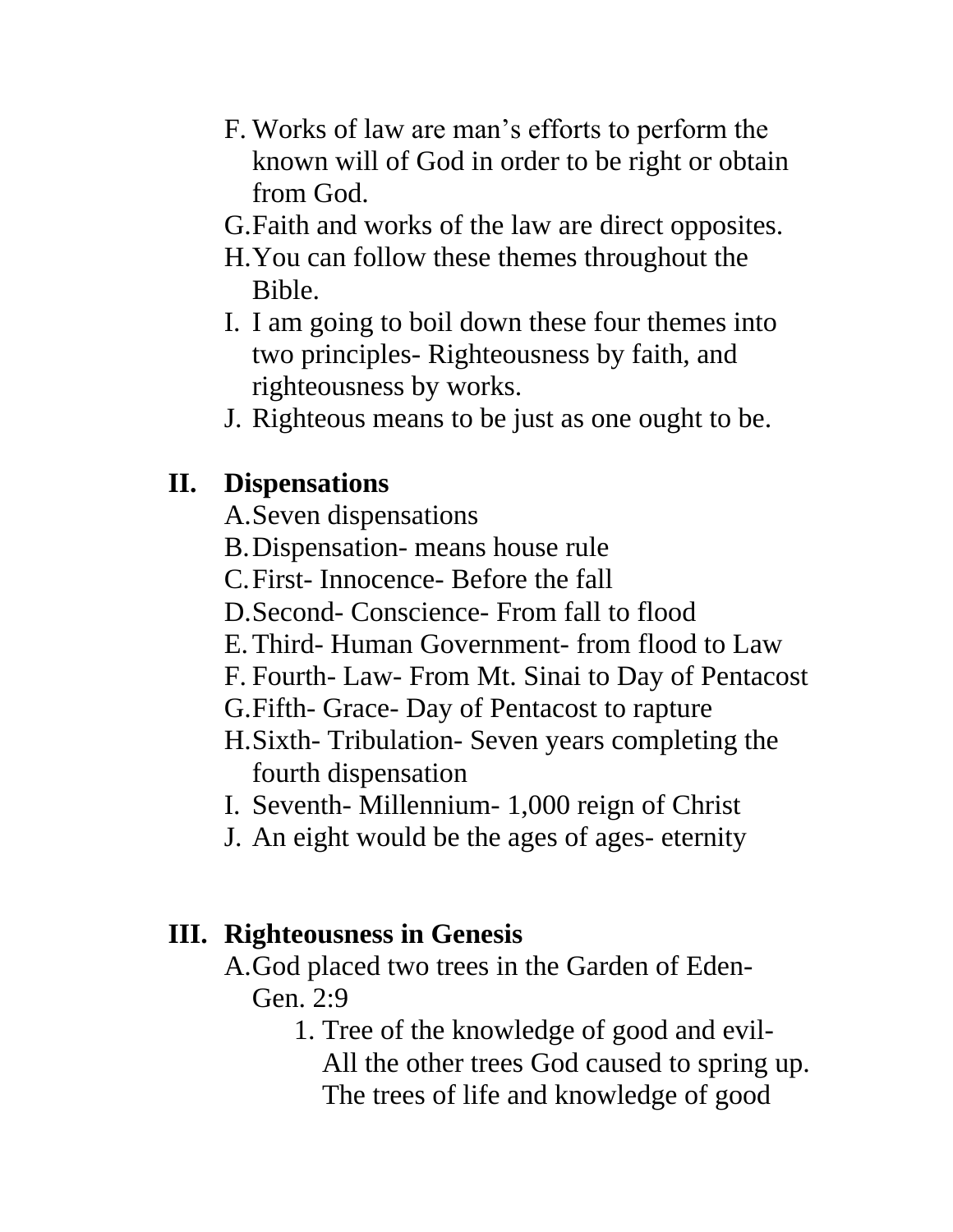and evil were already. These did not spring up. Both have been from everlasting. Both are from God. God possesses both life and the knowledge of good and evil. God wants man to partake and live from the Tree of Life and not the other one.

- 2. Tree of life- Revelation 22:2- This tree is in Heaven! The tree (singular) are on both sides of the river of life. How can this be? This tree is a vine. This tree represents God Himself. We are His branches that bear fruit! John 15:1-5
- 3. These two trees represented the two types of righteousness.
- 4. The tree of knowledge represented the law and works (trying to become like God).
- 5. God warned man not to eat from its fruit. The wages of law is death. You shall surely die! In the Tree of the Knowledge of Good and Evil we have a symbol of law. It is not the Law of Moses put the principle of law. Many try to live under the principle of law even if they are not living under the Mosaic Law.
- 6. Eve added to God's command and said she was not allowed to touch it or eat it. This is called a fence law. This is making a law that will keep you from even getting close to breaking the first law! The Jews of Jesus time had thousands of fence laws!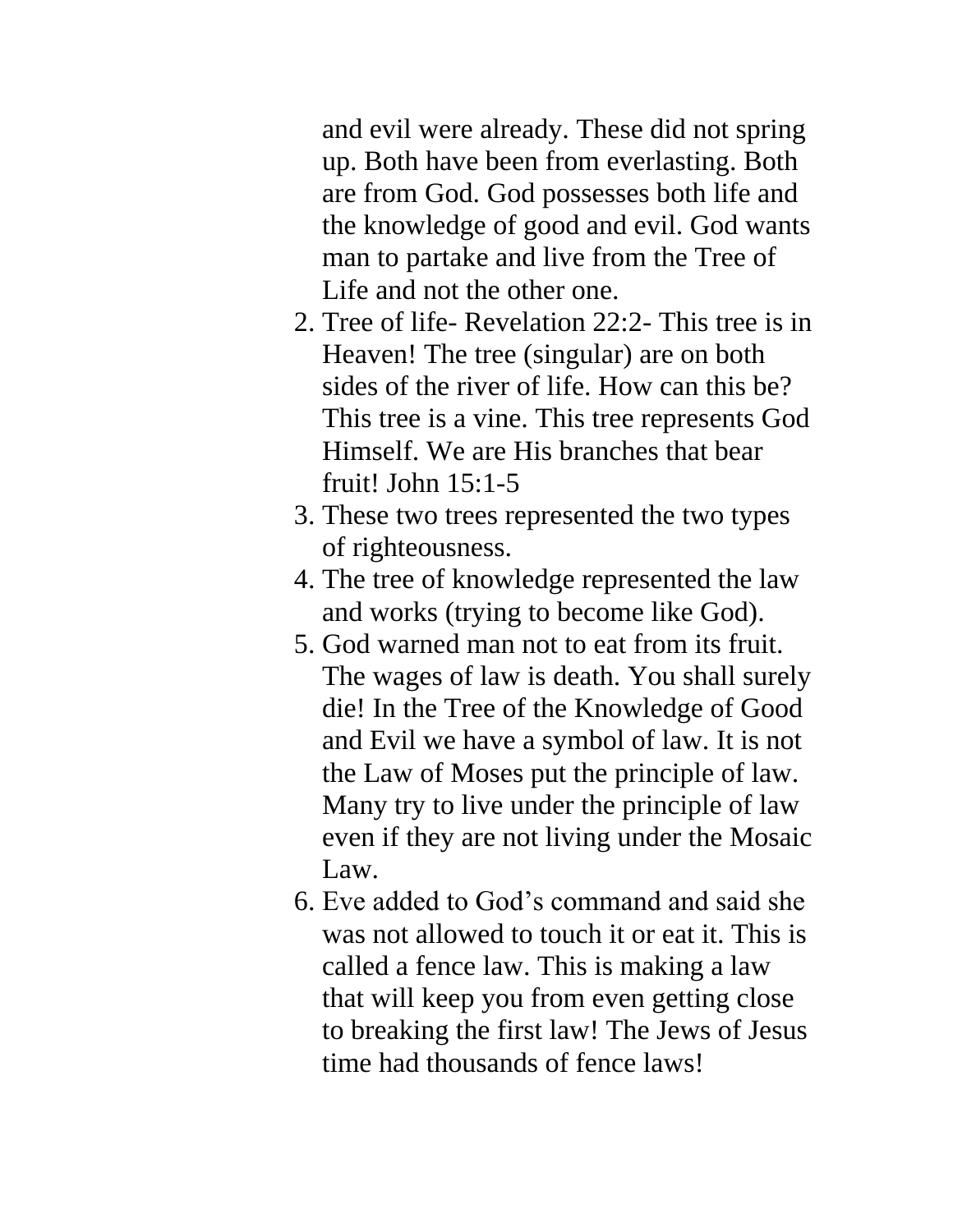- 7. They were not to eat from its fruit. What was the fruit of the law? It was death-Roman 7:5- God warned that if they ate of the fruit it would kill them and it did!
- 8. Romans 5:17-19- We all became sinners by this tree. We all become righteous by the tree of life!
- 9. The tree of life is becoming right and as we ought to be by receiving God's own righteous life as our own as a free gift. It is receiving the gift of righteousness. Romans 5:17. This cannot be earned or merited by our behavior. Holy behavior was to be the mere fruit of God's righteousness not the cause of it! Romans 6:22 God wanted to get into us so that He would be our life source which our actions (production) would proceed from.
- 10. The tree of knowledge looks really good, and it looks like wisdom, but it produces death because it severs one from God in order to try to be like Him. Adam and Eve were already like God. Satan promised this tree would open their eyes. This tree actually blinds you! 2 Cor. 3:14 Grace opens up your eyes! 2 Cor. 3:16,18
- 11. Adam and Eve sowed aprons of fig leaves on them. Aprons represent work! If you want to earn righteousness then you will need to work and never quit! This actually was a loin cloth. Why did man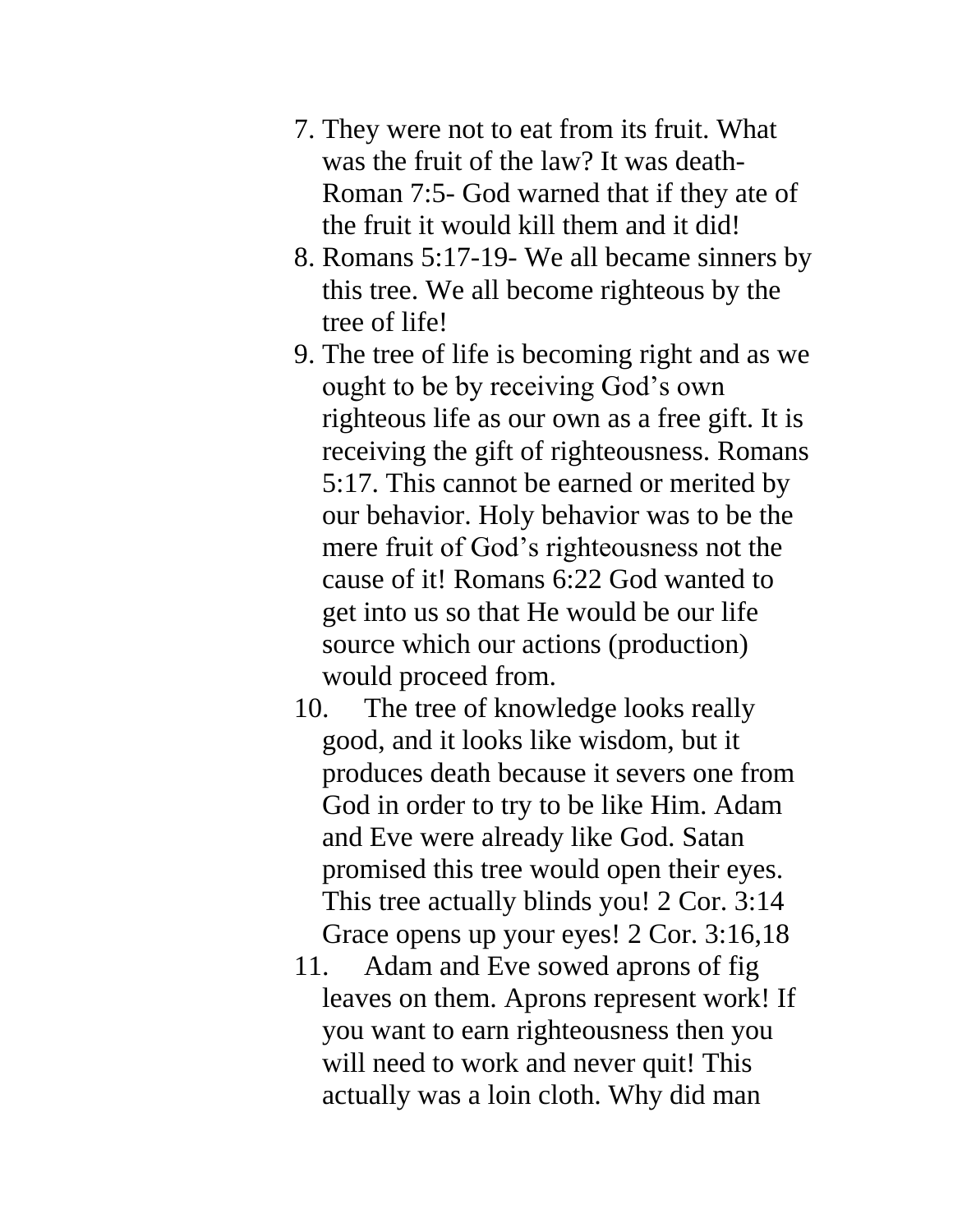cover his groin? What made them cover that part of them and not others? They were ashamed of that part of themselves. This was the place of human production. In the call human production became cursed and shameful. The fig leaf over the place of human production represents that all that man can produce is shameful acts. It is worthy of judgment. They put fig leaves. They put on salad dressing! Fig leaves are a type of religion and works righteousness. Israel is described as a fig tree. (Matt 24:32) Jesus cursed the fig tree because it boasted of what it did not possess. (Matt. 21:19) When Jesus came Israel proclaimed itself as righteous by its works of the Law and not as a gift from the Messiah's sacrifice. The tree Jesus cursed had leaves but no fruit. The fig tree usually put out leaves and fruit at the same time. The tree had no fruit, just leaves. Adam and Eve had leaves but no fruit of righteousness! Jesus was not yet crucified and the Pharisees proclaimed righteousness without him.

12. The eating from the tree of knowledge produced conscience. In Romans 2:15 it is called the work of the law. It is an inner knowing of right and wrong. Before the Law of Moses people lived by this internal but flawed work of the law. They did what they saw as right and avoided what they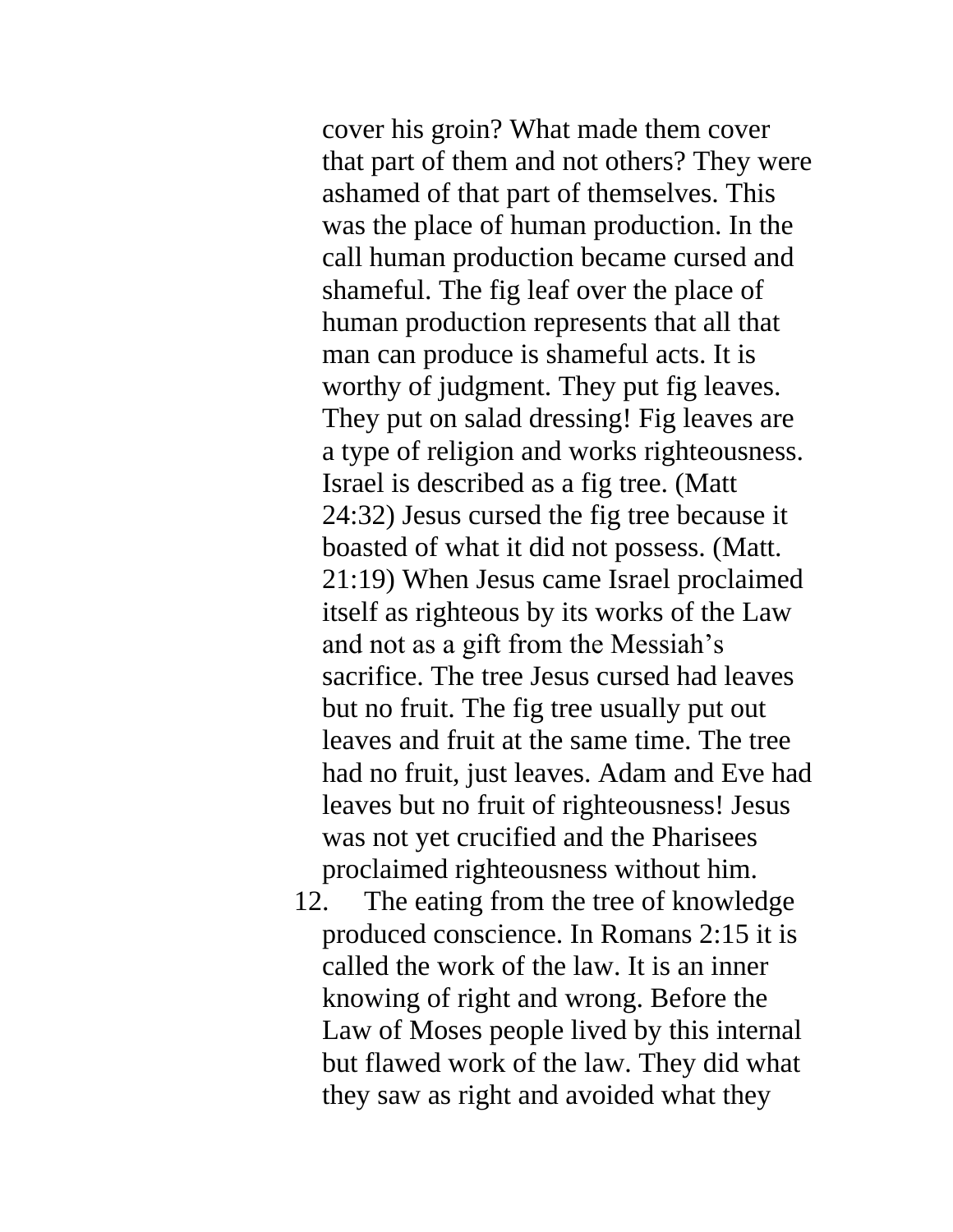saw as wrong. They used each other as measuring sticks.

- 13. Gen. 4:23- Lamech compared Himself with Cain. He killed a man because he wounded him. He felt more justified than Cain.
- 14. Those who tried to earn God's favor by doing right and avoiding bad were religious. Those who rebelled away from the doing good and followed the bad were wicked, living without conscience. Both ways were living by the flesh and by the tree of knowledge of good and evil. God wanted man to live from God as the tree of life in which He would place His love in them and empower them to bear holy lifestyles and fruit from Him and not works. Instead of living by rules of right and wrong, God wanted to be inside of man and man being directed by the inward witness on what to do and not his emotion, will, or intellect. We today can and should be led by the inward witness and revelation of the Word of God by the Spirit of God and not rules and regulations. Sadly few do!
- 15. God made for Adam and Eve coats of skin, thus shedding the blood of an innocent animal and covering their nakedness.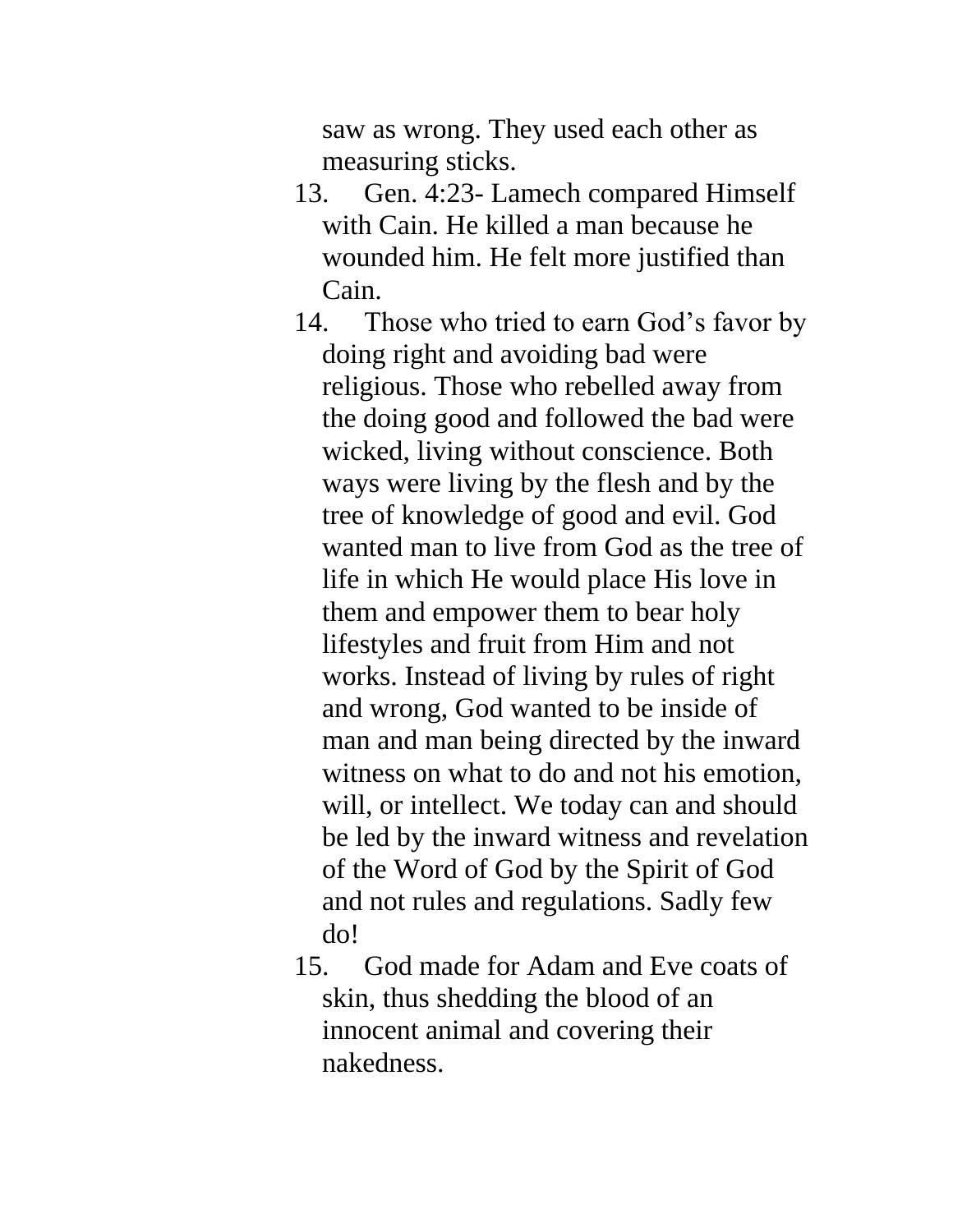- 16. Gen. 2:3- God rested on the seventh day and blessed it and sanctified it. Gen. 2:15- And Jehovah God took the man and caused Him to rest in the garden of Eden, to serve it, and keep it. God made Adam on the sixth day and gave him a job. But first he rested his first whole day after his creation with God before he worked. God's work comes from rest.
- 17. Gen. 3:22-Adam and Eve were put out of the garden for their own good. Their sin did not cause God not to speak to man any longer. He spoke and listened to man after their fall both inside the garden and on the outside of garden!
- 18. Cherubim were placed to guard the way to the tree of life. They had flaming swords that went in every direction. The flame represented God's perfect holiness. The sword represented God's judgment for sin and imperfection. The flaming sword went in every direction. In every way God is pure and He only accepts perfection in every way. To take the path to the tree of life by your own merit you will have to be pure in every way and if not there is condemnation and judgment. It is interesting that on the veil under the Law that separated the Holy of Holies from the outside had cherubim on it. (Ex. 26:31) This veil guarded the way unto God and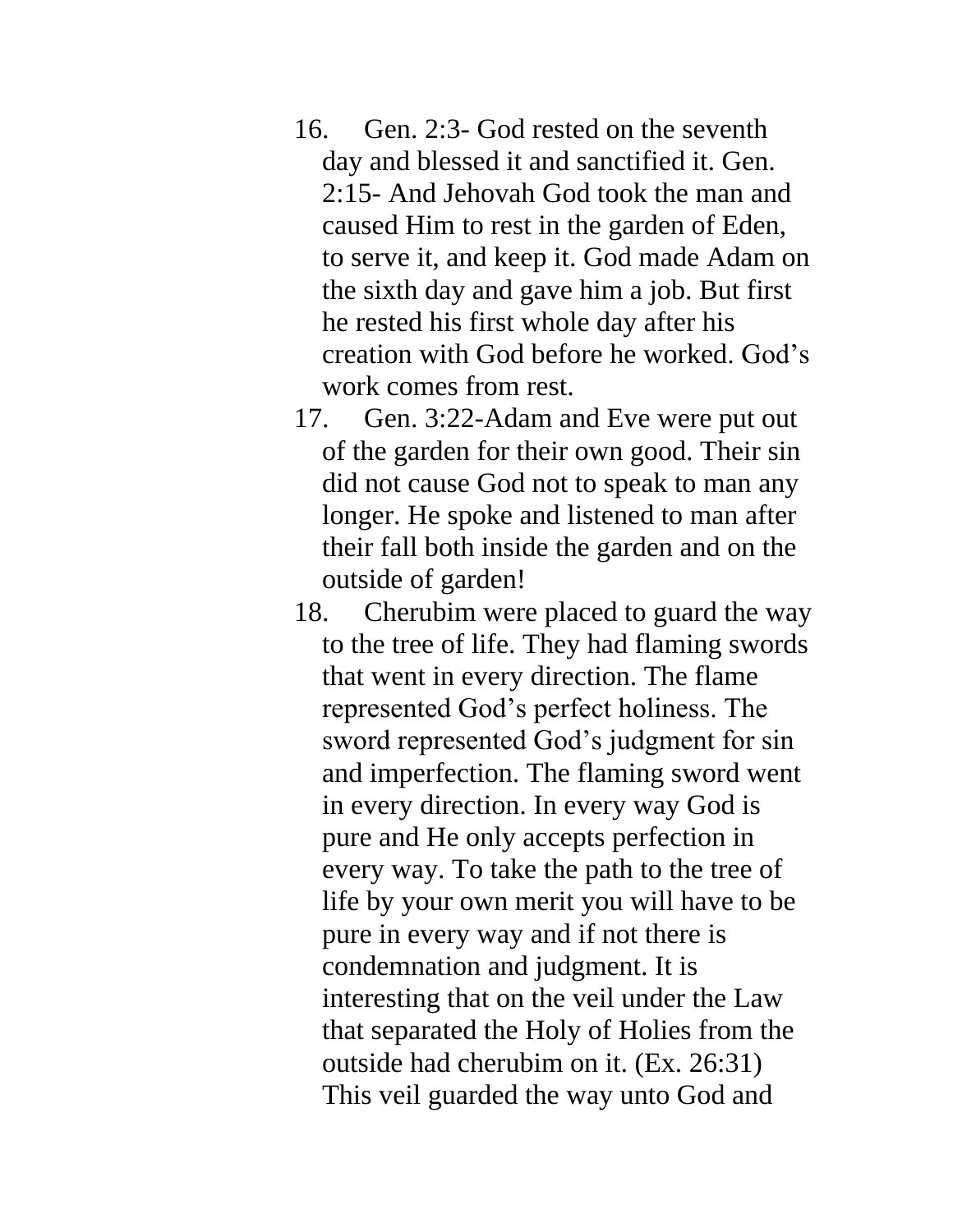life. This veil represented the body of the Lord Jesus Christ that was torn for us! (Matthew 27:51)

#### B.Cain and Abel

- 1. Gen. 4:1-7-Cain was a gardener and Abel was a flock herder. Cain labored in the cursed soil. This was a type of the toil of the flesh.
- 2. Cain means to acquire; and Abel means empty. Cain tried to acquire God's blessings by works and Abel had nothing to offer God but the blood of the lamb that represented the perfections of God's Son. Abel was empty in himself so He looked to God for all!
- 3. They both brought an offering- Cain brought the works of his toil from the ground, or flesh. Abel a blood sacrifice. God rejected Cain's offering because it was from the cursed ground which represents the flesh. Abel offered a sheep blood sacrifice which represented Jesus becoming man's righteousness by faith. Hebrews 11:4- Abel offered by faith. Faith comes by the rhema word of God. God had told both boys what he desired in way of sacrifice. Cain had a better idea and Abel obeyed in faith.
- 4. The law and works produce anger, depression (a by-product of anger), hate,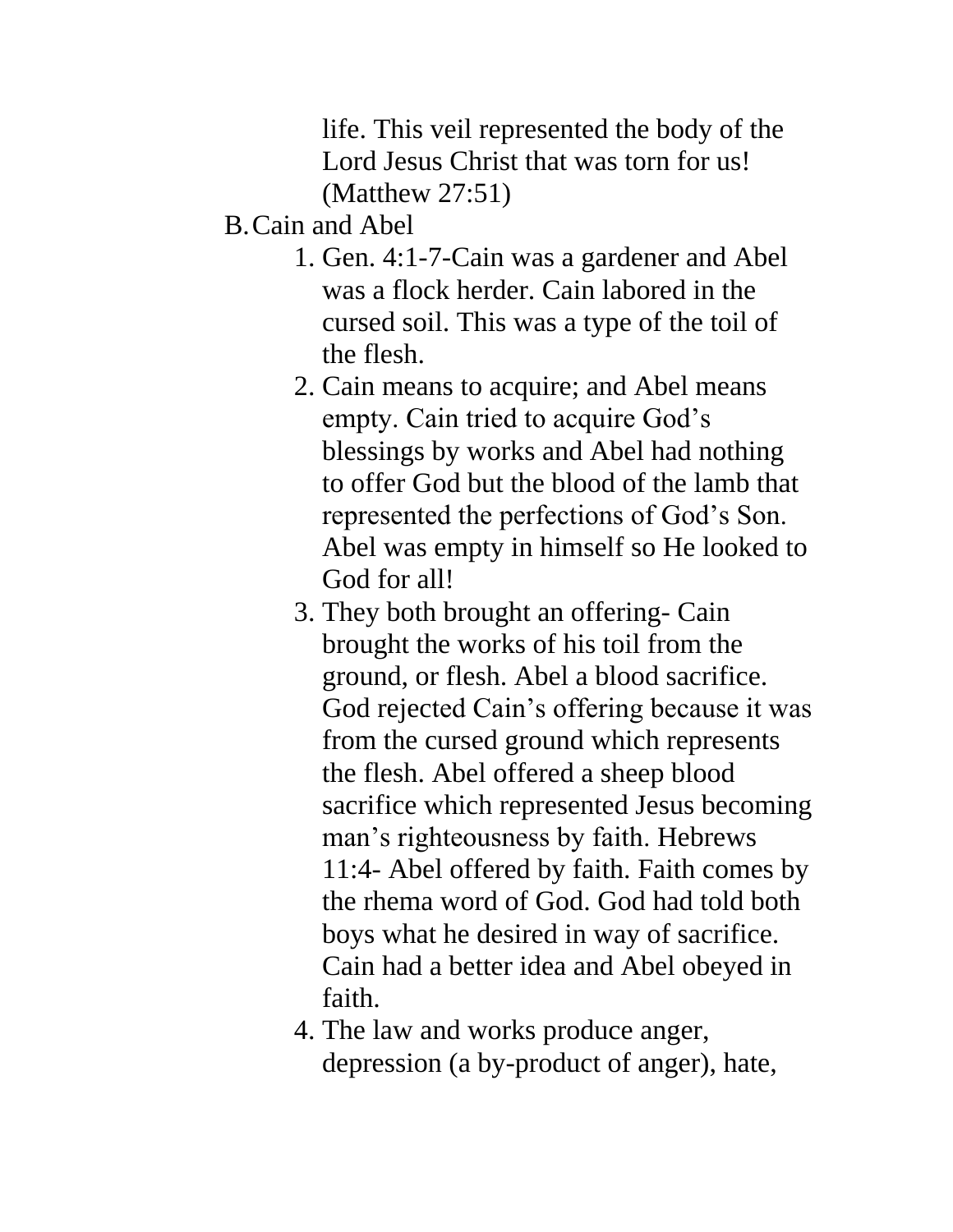and murder. Peace, joy, and love can only flow out of grace and faith.

- 5. God told Cain that if did well would he not be accepted. What is doing good to God? It is believing and trusting in God's sacrifice and the obedience of faith. Abel was accepted because of the sacrifice of the blood of the lamb. John 6:28-29- What is the work of God that He is looking for from us?- To believe upon Jesus Christ!
- 6. If we do well by having faith in God then sin will be held off. If we try our own efforts be merit acceptance sin will be strengthened. The strength of the sin is the Law. 1 Cor. 15:56

#### C.Noah

- 1. Gen. 6:8-Noah found grace in the eyes of the Lord. Grace was Noah's wife! No, this means that Noah trusted in the Lord to make him righteous.
- 2. Gen. 6:9- He trusted God that God would send a redeemer and forgive His sins and make him what He ought to be. He trusted in God's performance instead of his own. Notice God called Him just and perfect. Noah was righteous and blameless, and he walked with God. This is the order of God. He was righteous because he found grace! Not because he walked with God. His walk was caused by God's grace!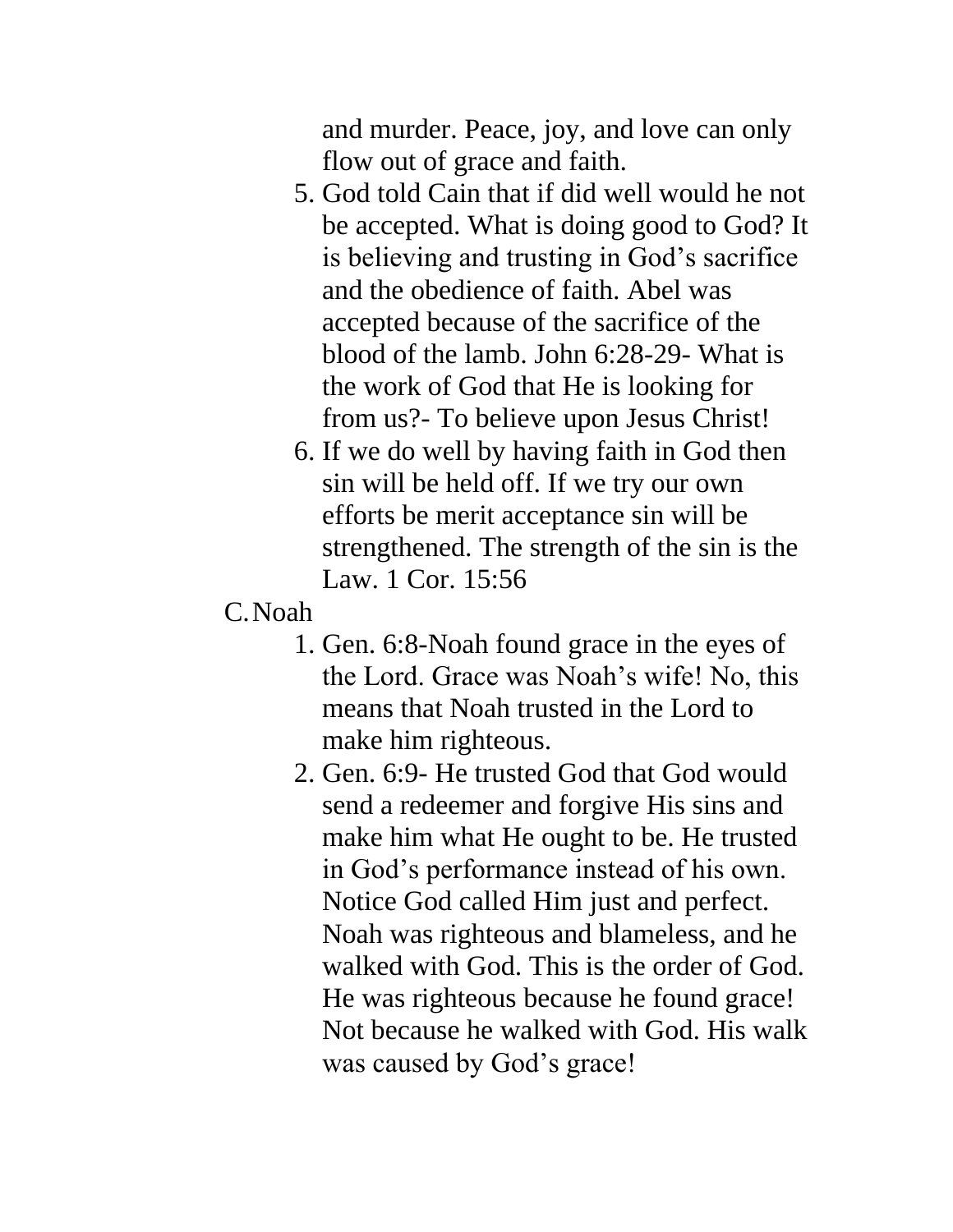- 3. Gen. 7:1- God saw his righteousness by his obedience of faith in building the ark. God wants for His righteousness to be seen in our actions! This was because the righteousness of God was imputed to him. God was just and perfect and gave it to Noah as a gift. Noah was not perfect in his performance! He got drunk after he got out of the boat!
- 4. Throughout the Bible man always became right with God by faith in His grace. OT looked to the redeemer and we in the NT look back on his finished work.
- 5. He was called build an ark. There were three arks in scripture. All of them were for protection against judgment and death. 1) Ark of Noah. 2) Ark of bulrushes- Moses. 3) Ark of the covenant. All three arks were a type of Christ.
- 6. The ark is a type of Christ according to 1 Peter 3 A)The ark of Noah was made of trees. Life comes out of death- live tree cut down. The implement for our salvation was a tree. B)This ark was pitched inside and out. The word pitch in Hebrew was used for atonement. God's blood atones for our inward and outward sins and delivers from God's judgment from without and bears the judgment of God for us while we are safe in Him and his perfection! C) The ark was not of Noah's invention. It came from God.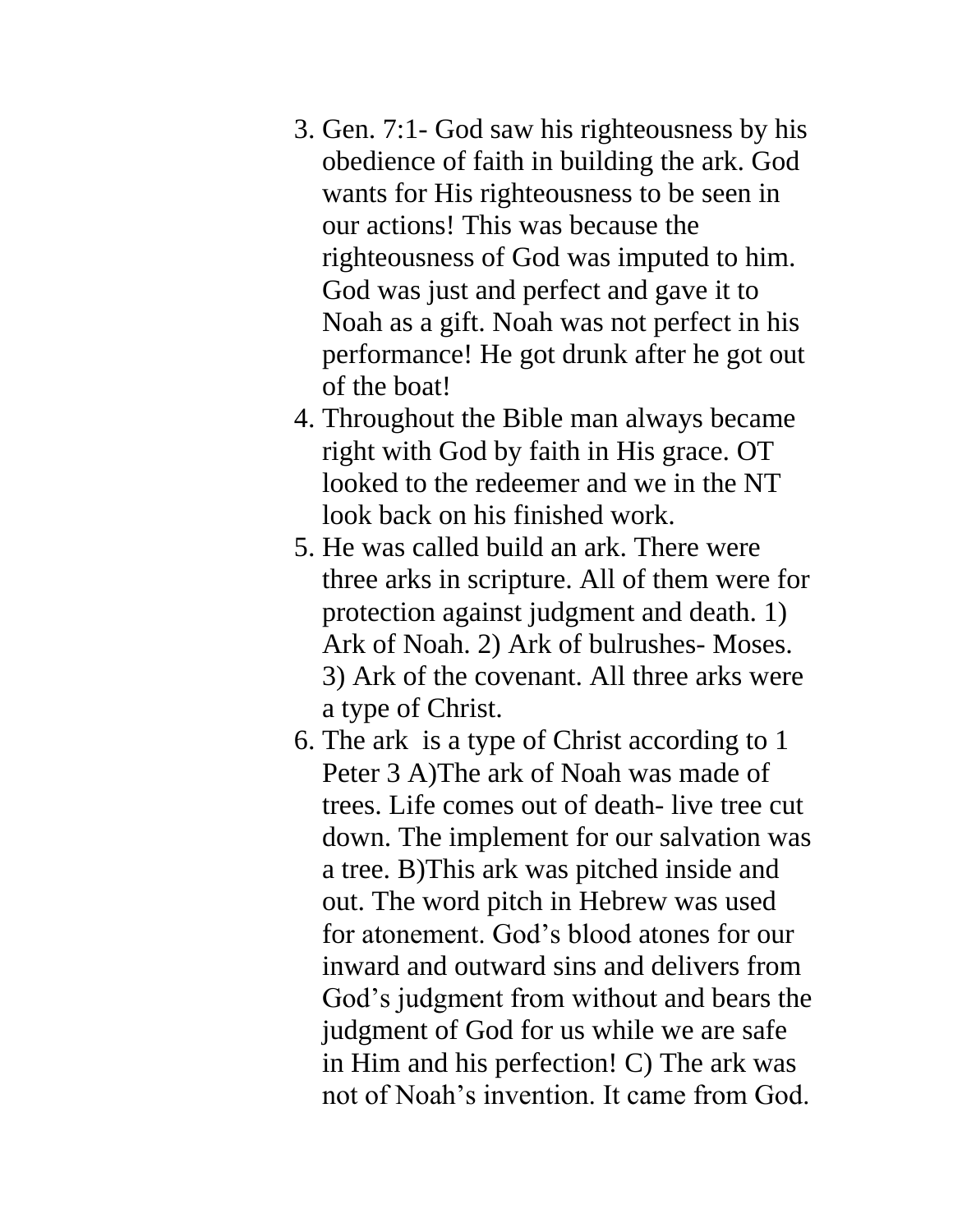The plan of redemption came from God and not man's idea. D) The ark both received the judgment of God upon it and protected those within from it! E) The ark had only one entrance on it. Jesus is the door of salvation. F) The opening was in its side. Jesus side was opened for us. G) Noah was invited to come and not told to go. The word come means God's presence was in the Ark. We are invited into God's presence. H) There were three levels to it. Redemption is provided for our spirit, soul, and body by the trinity- The Father, Son, and Spirit as seen in Ephesians 1-3 I) The only widow was at top so that Noah could only look towards heaven and not towards the death and decay of the earth.

7. The ark rested upon Mt. Ararat. The ark rested upon this mountain in the Jewish month of Nisan the  $17<sup>th</sup>$  day. This is the same day Jesus Christ rose from the dead.. The Passover was killed on the  $15<sup>th</sup>$  of Nisan. Three days was the  $17<sup>th</sup>$ - the same day the priest were waving the first fruit of the barley harvest. This was called the wave offering. This mountain called Ararat means "The curse reversed!" This mountain symbolizes the resurrection of Christ from the dead. The ark a type of Christ goes through the waters of Judgment is raised up with believers in Him upon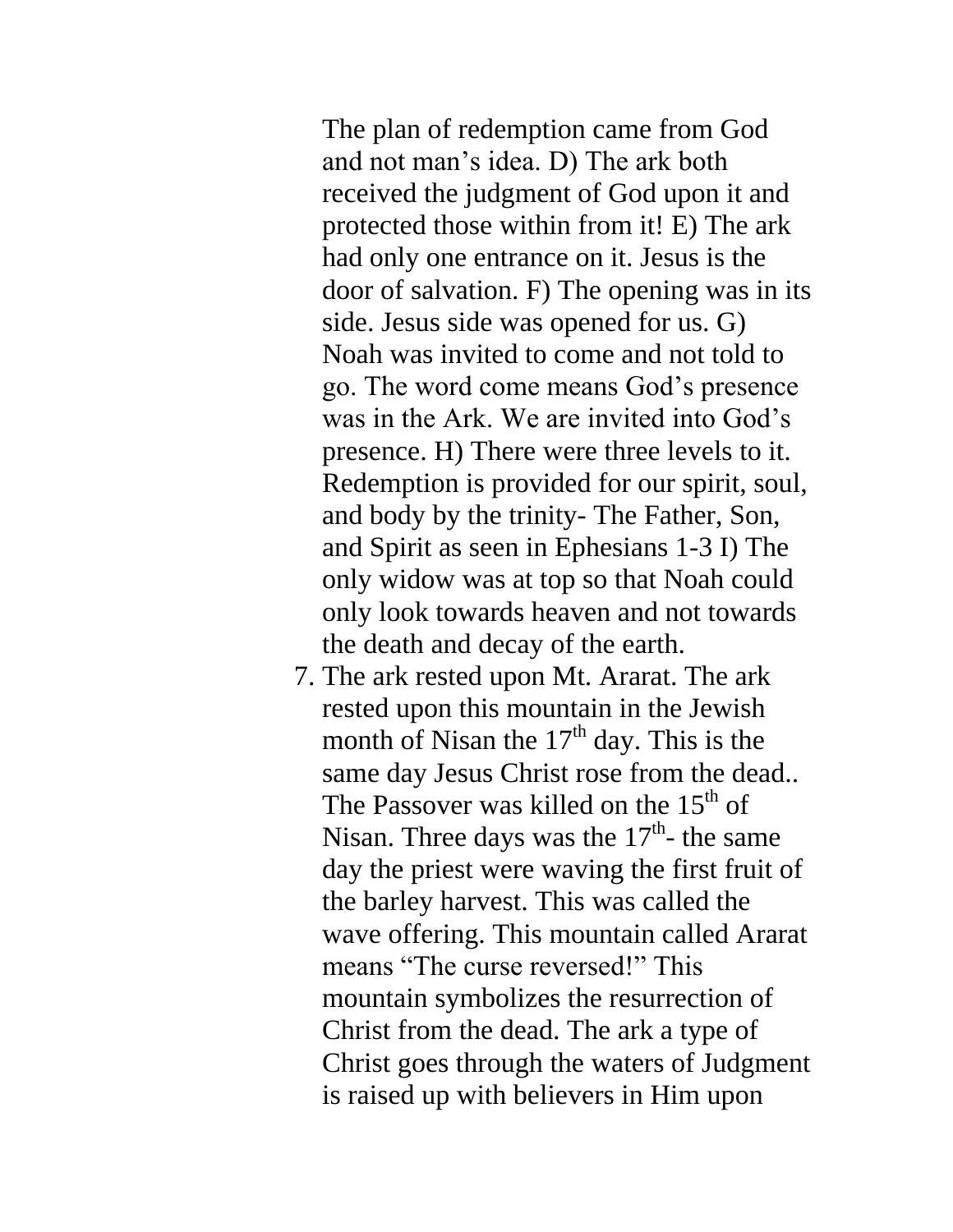resurrection ground. The curse of sin, sickness, poverty, and oppression has been reversed by His resurrection and new life!

- 8. The rainbow is a type of Christ eternal work. The rainbow was given as a token that God will no more condemn the earth again in judgment. Because of Jesus taking our judgment we will never be condemned and destroyed again for our sins. Rev. 4:3- A rainbow circles around the throne of God as a pledge that we will not come under condemnation any longer because God's judgment was poured out on Jesus in our behalf. We have passed from death to life and will not come into condemnation any more. The rainbow is not actually a bow. If you were high enough up to see the entire rainbow it would be a circle with no end. This means that Jesus has forever judged all your sins and you are forever forgiven in Christ and forever righteous! It was a perpetual token of the covenant.
- 9. The seven colors represent Christ's perfect work. He perfectly satisfied God's holy laws and gives you his perfect righteousness.
- 10. These come only after the rain. There is still a curse in the Earth. However, we can claim His covenant symbolized in the rainbow that is around His throne! When things come against us he wants us to